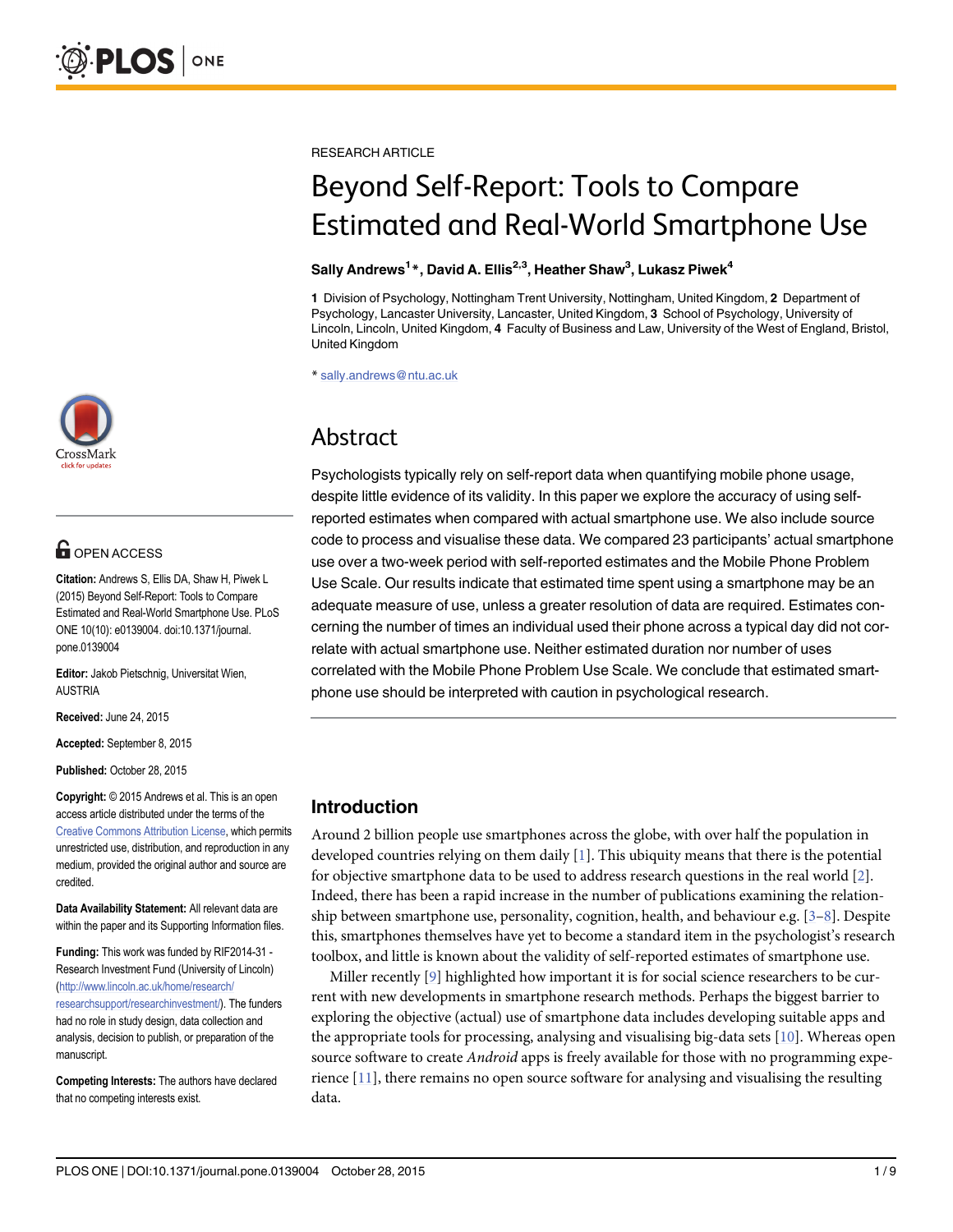<span id="page-1-0"></span>While self-report data can be collected successfully in situations where it is difficult to obtain objective data, this may not be an appropriate measure when it comes to estimating smartphone use. It remains possible that estimates are sufficient for some research questions. but much of the cognitive literature on time-perception suggests we are poor at estimating such durations [[12](#page-7-0)]. Any subjective estimate is also likely to ignore rapid, yet pervasive, checking behaviours [\[13\]](#page-7-0).

Here we propose that a simple measure—recording when the phone is in use—can provide a vast array of information about an individual's daily routine. We describe and explore different metrics for objective evaluation of smartphone data, and what this can reveal about smartphone use. We include source code for processing, visualising and analysing objective smartphone data, which can be used by those with little to no programming knowledge. As an applied example, we then explore the claim that people engage in habitual smartphone checking behaviours, by correlating self-report smartphone use estimates with actual smartphone use and standardised measures of problem mobile phone use [\[14\]](#page-7-0). We finally consider other research questions that could be explored with this methodology.

# Method

## **Participants**

Twenty-nine participants were recruited (17 female, mean age  $= 22.52$ , range  $= 18-33$ ). All participants owned Android smartphones and consisted of staff and students at the University of Lincoln. A priori calculations suggest this number to be adequate for finding a moderate correlation between actual and self-reported use, so we stopped collecting after this number was reached. The study conformed to the recommendations of the Declaration of Helsinki. All participants provided written and oral informed consent after being advised of the purpose of the study, and the type of data being collected. Approval for the project was obtained from the School of Psychology Research Ethics Committee at the University of Lincoln. All participants were reimbursed a small fee  $(E10)$  for their time. Two participants were excluded as they had technological problems partway through the study, while four additional participants were excluded from the analysis for not providing all self-report estimates.

## Materials

Smartphone Application: We developed an Android smartphone app using Funf in a Box [[11\]](#page-7-0). Apps collecting data from Android devices are generated by selecting sensors, and specifying sampling frequency. We selected the screen on/off option, resulting in a small app that records a timestamp when a use starts and ends. Data is encrypted and uploaded to a server over Wi-Fi (for more details see  $[11]$  $[11]$  $[11]$ ). Our app simply recorded a timestamp when the phone became active, and a second when this interaction ended (typically screen use, although this also includes processor intensive activities including calls and playing music).

Mobile Phone Problem Use Scale (MPPUS): This questionnaire consists of 27 items, which have previously demonstrated positive correlations with self-reported mobile phone use [\[14\]](#page-7-0). The MPPUS remains a highly cited scale across health and psychological research [\[15](#page-7-0)–[19](#page-7-0)], and has been used as an additional means of measuring mobile phone use more generally [[6,](#page-7-0) [20,](#page-7-0)  $21$ ]) (Cronbach's alpha = .89 for standardised items in our sample).

#### Procedure

On arrival at the lab, a smartphone application was installed on participants' smartphones. They were then sent a standardised SMS that they were asked to relay back to the experimenter,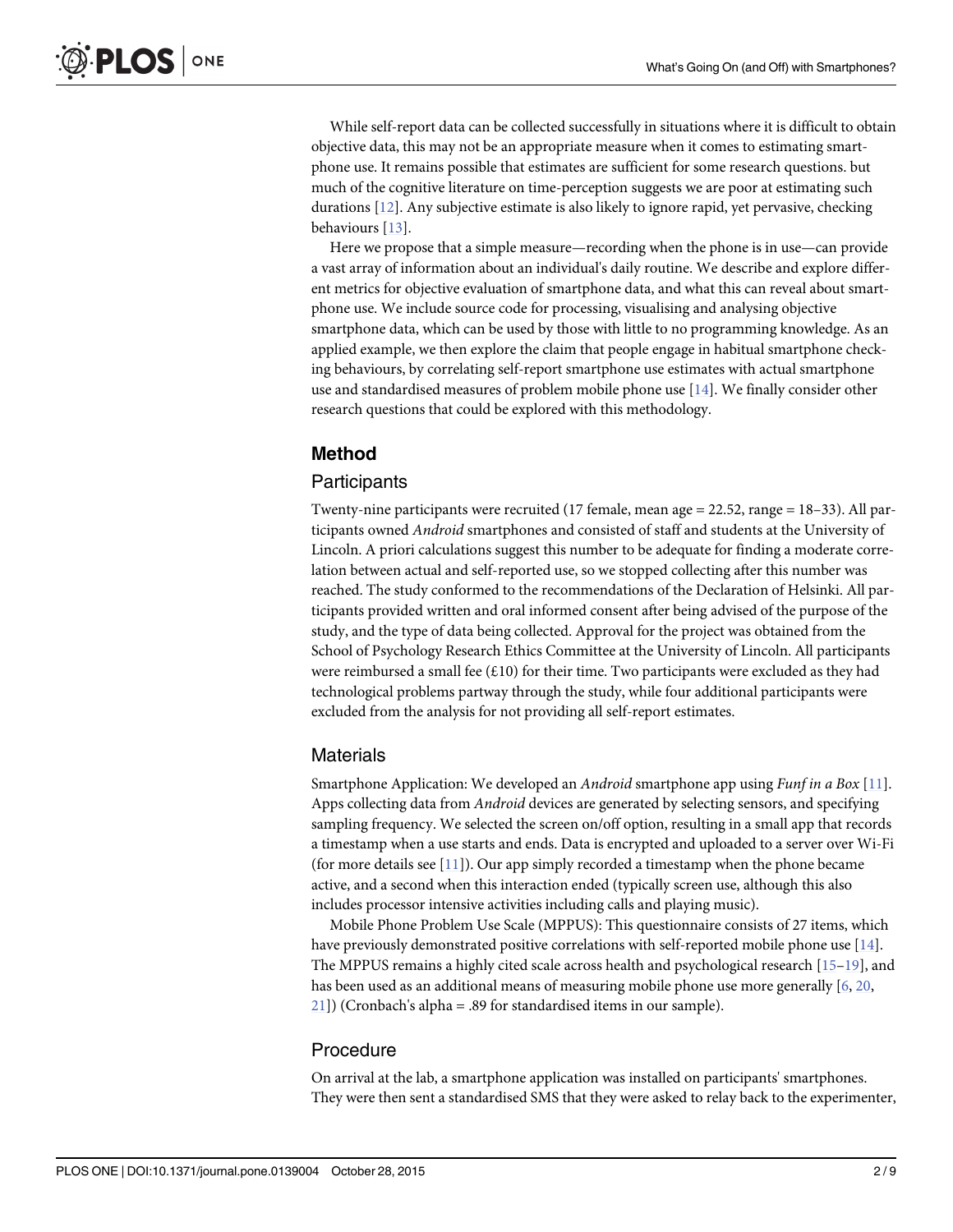to determine the length of time taken to check a message. Time taken was recorded from the notification tone until the message had been relayed. Participants were asked to record an estimate each evening of how long they used their phone that day, for the next 14 consecutive days. We asked participants to only estimate their phone use during periods where their phone screen was switched on, as the *Funf* on-off sensor was advertised as measuring screen state. However, during testing, it was discovered that the on-off sensor actually measured whether the phone was in an interactive state, which included activities such as phone calls and listening to music, commonly done with the screen switched off. While we did not analyse the diary data further, it is possible that the process influenced participants' later estimations of their phone use. When participants returned to the lab after 14 days, they were asked to estimate how much they used their phone on average each day (including calls and listening to music). This measure was used in subsequent analyses of subjective estimates. They were then asked to estimate how many times they use their phone each day (number of uses), and finally were asked to complete the MPPUS. The app was then uninstalled from their device.

Data from the app were converted into a comma separate values file using *Funf* processing scripts. This file was further processed using source code to calculate descriptive statistics and barcode visualisations (as shown in Fig 1; see  $S1$  Appendix for source code). The scripts allow the user to explore different times of day (morning, afternoon, evening, and night), and to explore different metrics associated with checking behaviours of different durations (N.B. the source code requires Matlab 2014b or later). These can be calculated separately for each day, or across the entire duration of a study. We use descriptive statistics for the first 14 days of the study throughout. Some timestamps showed very long single use durations (i.e. > 5 hours). Another limitation to the application is that when the phone switches off, the app does not record the screen turning off. When the phone is turned on again, it also does not record the screen turning on. This results in a seemingly long 'on' duration, when the phone itself was actually turned off. It was therefore unclear whether long durations during the day were as a result of the phone being in use (e.g. listening to music, or watching a film), or whether the





doi:10.1371/journal.pone.0139004.g001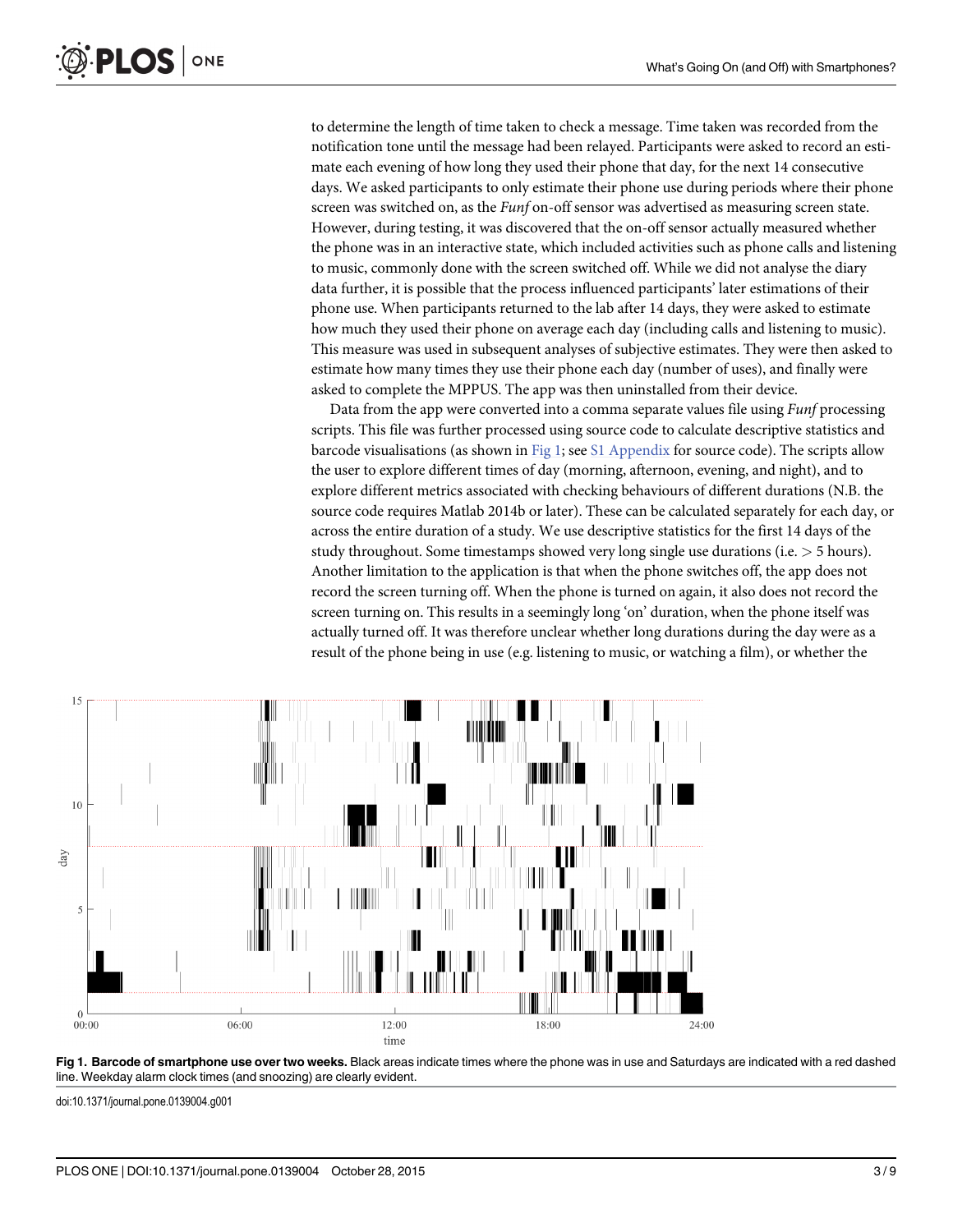<span id="page-3-0"></span>ONE **PLOS** I

> phone was turned off. As it is impossible to be sure that all long durations were because of this, we retain these data in all analyses, and use median values when calculating an average values for each day, as this is a more accurate summary of the average use length. We then use these values to calculate the mean use length for each participant. We established that occasions when this occurred overnight were the result of the phone being turned off. The included source code [\(S1 Appendix](#page-6-0)) enables the visualisation of the data for each participant across all days, or to create an 'average heatmap' of one day, seven days, or weekdays and weekends (not shown here).

# **Results**

#### Objective Data

The mean daily number of uses and the mean length of these durations (including a median length for all the durations in a day) and a mean daily duration of phone use (total daily duration) were calculated for each participant. Participants used their phones a mean of 84.68 times each day (SD = 55.23) and spent 5.05 hours each day using their smartphone (SD = 2.73). Length of use was, unsurprisingly, highly skewed, with 55% of all uses less than 30 seconds in duration (see Fig 2).

We classify 'checks' as uses up to 15 seconds in duration. To explore these behaviours more closely, we analysed the percentage of phone interactions with durations under 15 seconds. These showed three distinct periods of increased use; from 1-3s, 5-6s, and 10–11 seconds. [Fig 3](#page-4-0) shows a histogram of such checks (in 0.5 second bins). In the lab, mean time taken to unlock the phone and read a short message was  $8.42s$  (SD = 1.53). With added distractions outside the lab, the 10-11s time bin is likely to reflect the time taken to read a short message, check the time or other notifications. We explored whether any of these durations could result from the





doi:10.1371/journal.pone.0139004.g002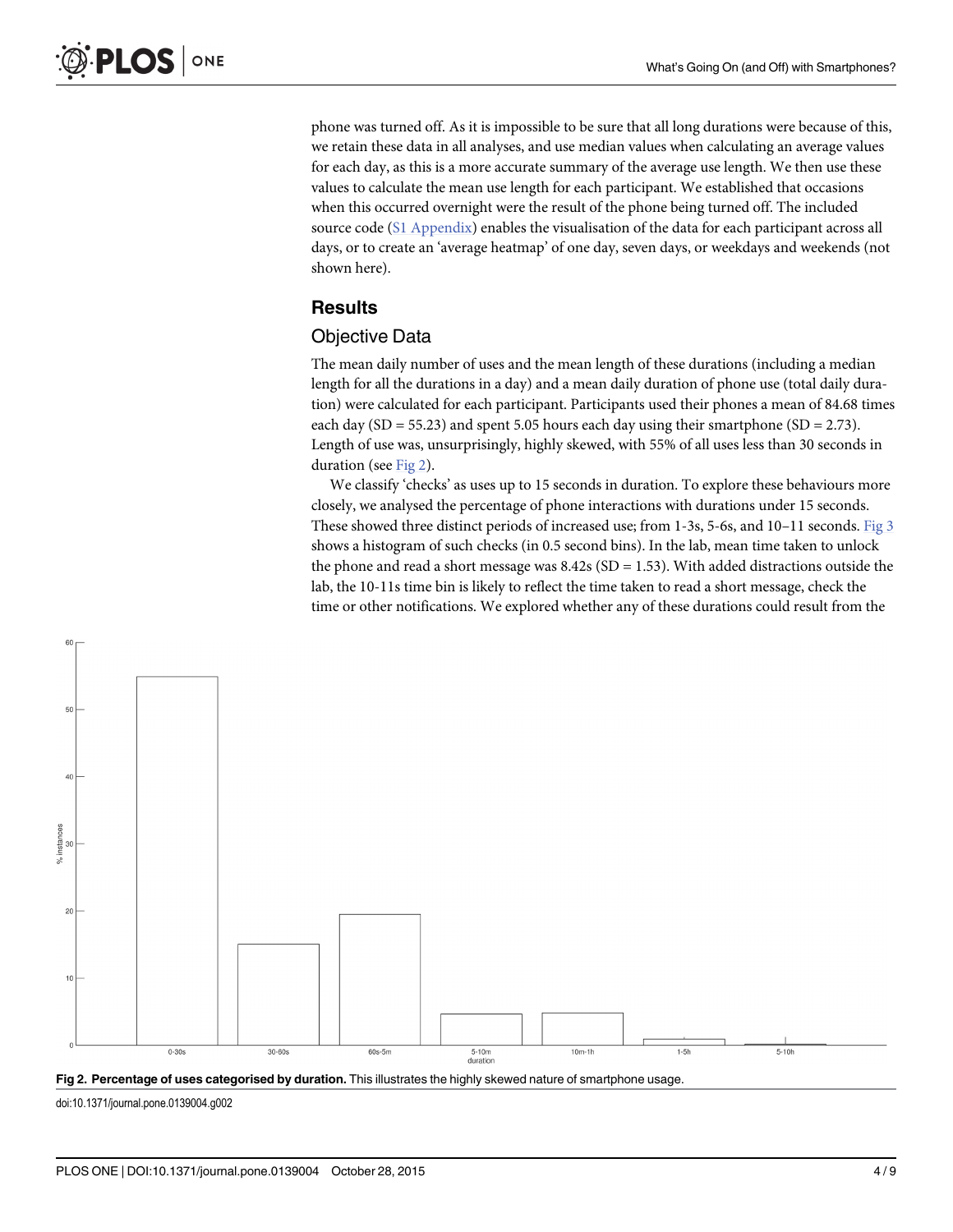<span id="page-4-0"></span>

[Fig 3. N](#page-3-0)umber of checks in 0.5 second bins across all participants over a 15 second period. Three spikes of checking duration are visible.

doi:10.1371/journal.pone.0139004.g003

display turning itself off, after a period of being idle. However, results indicated that these default times did not explain any spike in use (default display off times: mean $_{\text{LOCKED}}$  = 274.88s,  $SD_{LOCKED} = 842.85$ s; mean<sub>UNLOCKED</sub> = 282.06s,  $SD_{UNLOCKED} = 524.33$ s).

We also compared phone use at different times of day; night (00:00–06:00), morning (06:00–12:00), afternoon (12:00–18:00), and evening (18:00–24:00), as shown in Fig 4. In this comparison we calculate median duration length—i.e. the median amount of time a user engaged with their phone before turning the display off—for each participant. Finally, we explored the total duration spent using the phone at each time of day. For the purposes of this analysis, phone uses that spanned two time windows (e.g. commencing in the morning and ending in the afternoon) was allocated to the time period in which it originated.

Three one-way repeated measures ANOVAs (Time of Day; morning, afternoon, evening, night) were calculated separately for total daily duration, use length, and number of uses. Data from one participant was removed from total daily duration and median use length analyses, as they had no data from the night time period. There was a significant difference in the number of phone uses at different times of day ( $F(3,78) = 34.62, p < .001, \eta_\rho^2 = .571$ ). Tukey's LSD comparisons revealed more individual uses in the afternoon and evening than in the morning



Fig 4. Participants' mean number of phone uses (a), mean total duration (b), and mean duration length (c) at different times of day. Error bars show 1 SE from the mean.

doi:10.1371/journal.pone.0139004.g004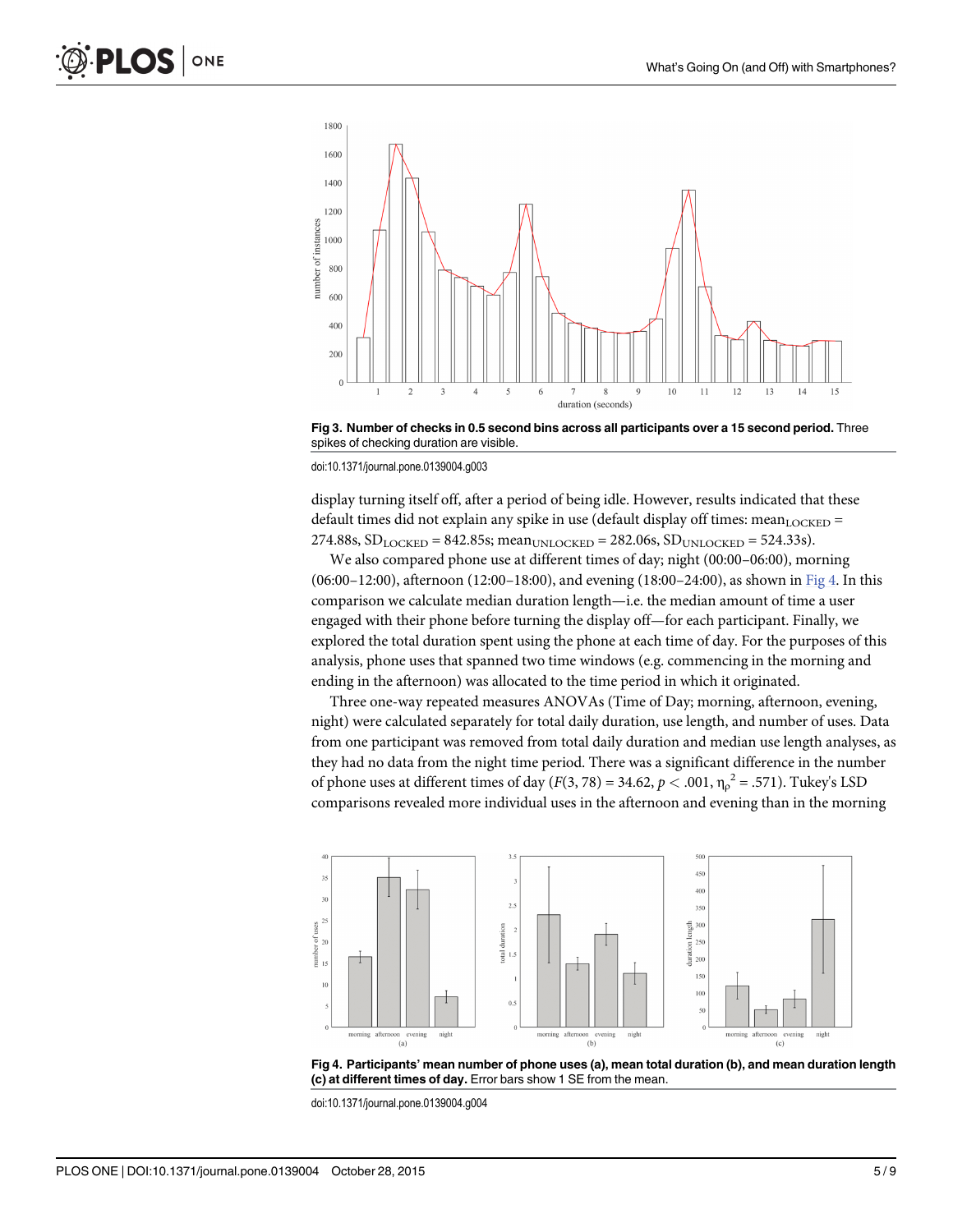<span id="page-5-0"></span>and at night (all  $ps < .001$ ), that there were more uses in the morning than at night ( $p < .001$ ), but that there were no differences in the number of uses between afternoon and evening ( $p =$ .083). [Fig 4a](#page-4-0) shows these differences. There were no significant differences in total daily duration at different times of day ( $F(3, 78) = .94$ ,  $p = .414$ ,  $\eta_{\rho}^2 = .036$ ; see  $\underline{\text{Fig 4b}}$  $\underline{\text{Fig 4b}}$  $\underline{\text{Fig 4b}}$ , nor in median use length ( $F(3, 78) = 2.33$ ,  $p = .081$ ,  $\eta_{\rho}^{2} = .082$ ; see  $\underline{Fig 4c}$ ).

#### Comparison of objective and subjective measures of smartphone use

We conducted paired-samples t-tests and Pearson correlations to compare actual and esti-mated smartphone use (see [Table 1](#page-6-0)). For number of phone uses, there were far more actual phone uses (84.68) than were estimated (37.20;  $t(23) = 3.93$ ,  $p < .001$ ), and no significant correlation between the two  $(r(21) = .11, p = .610)$  indicating that estimated number of phone uses does not reflect actual number of uses. For total daily duration there was no significant difference between actual (5.05 hours) and estimated use (4.12 hours;  $t(22) = 1.78$ ,  $p = .086$ ) and there was a moderate positive correlation between the two ( $p = .02$ ). This suggests that estimated duration of use may have reasonable relative validity.

We finally compared scores on the MPPUS with objective and estimated smartphone use and checks using Pearson's correlations (see [Table 1](#page-6-0)). None of these analyses revealed any significant relationships ( $ps > .15$ ). Ten participants scored more than 2SD greater than Bianchi & Phillips' [\[14\]](#page-7-0) mean, indicating problem use.

## **Discussion**

Estimated levels of smartphone use have previously been related to sleep, interpersonal relationships, driving safety, and personality  $[5, 7, 22, 23]$  $[5, 7, 22, 23]$  $[5, 7, 22, 23]$  $[5, 7, 22, 23]$  $[5, 7, 22, 23]$  $[5, 7, 22, 23]$  $[5, 7, 22, 23]$  $[5, 7, 22, 23]$ . Here we observe that self-reported estimates of phone use relate moderately to actual behavior in such situations. Conversely, estimated number of checks showed no clear relationship with actual uses; indeed, actual uses amounted to more than double the estimated number. It is possible that our limited sample size obscured a larger effect size. Nevertheless, we suggest that estimated use may not be sufficient if a higher resolution of data are required, but that estimates of total use are likely to be adequate for many research designs. However, for exploring checking behaviours, estimated number of uses show little reliability for measuring actual uses.

The quantity of short checking behaviours we observed are comparable with those found by Oulasvirta and colleagues [[24](#page-7-0)], who collected data in 2009. Smartphone use has become much more prevalent in the intervening six years, and it would be easy to assume that smartphone use would increase accordingly. However, our data indicate that checking behaviours are no more prevalent now than they were six years ago. It is interesting to note that people have little awareness of the frequency with which they check their phone. Oulasvirta and colleagues made this claim in 2012, however this is the first paper to demonstrate that rapid mobile phone interactions are habitual [[25\]](#page-7-0). While phone interactions under thirty seconds have previously been classified as 'checking behaviours', our data suggest that habitual goal-and reward-based actions are likely to be less than 15 seconds in duration when it comes to checking the time or message notifications.

In our study, the MPPUS did not correlate with any measure of phone use—actual or estimated. The MPPUS is used not only as a measure of problem phone use, but also as an additional measure of phone use more generally. To determine validity of the MPPUS for this purpose, we correlated objective phone use with MPPUS scores. This is not to say that the MPPUS lacks validity, but rather that people use smartphones for a variety of reasons [[26](#page-7-0)], and that increased use does not necessitate a problem in itself  $[27]$  $[27]$  $[27]$ . It may seem reasonable to assume that those who spend a long time on their phone have problem mobile phone use.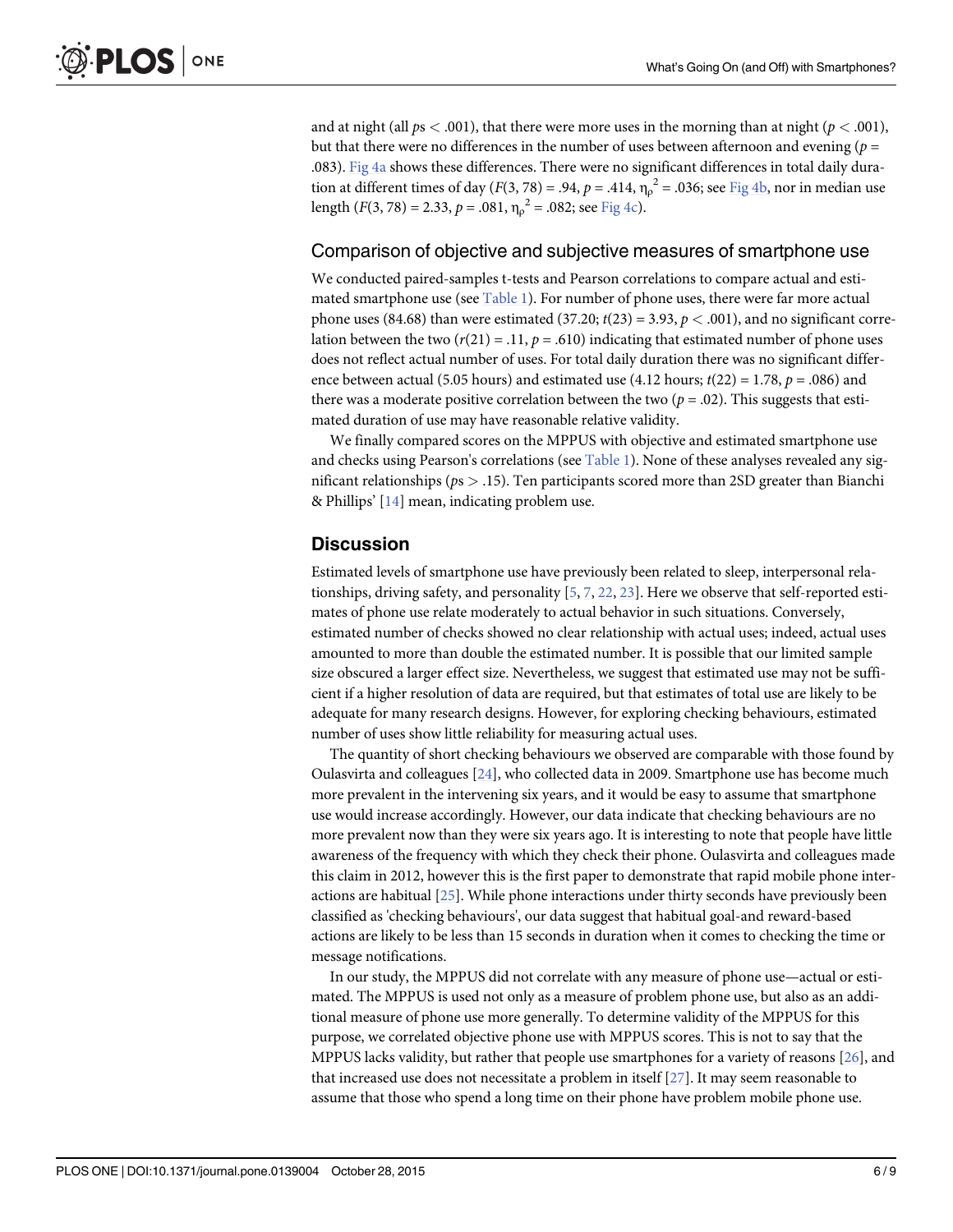<span id="page-6-0"></span>

|                           | <b>Estimated uses</b> | <b>Actual uses</b> | <b>Estimated duration</b> | <b>Actual duration</b> |
|---------------------------|-----------------------|--------------------|---------------------------|------------------------|
| Actual uses               | 0.11                  |                    |                           |                        |
| <b>Estimated duration</b> | 0.02                  | $-0.03$            |                           |                        |
| Actual duration           | 0.23                  | 0.12               | $0.47^{\rm a}$            |                        |
| <b>MPPUS</b>              | 0.03                  | 0.29               | 0.17                      | 0.30                   |
| ${}^{a}p=.02$             |                       |                    |                           |                        |

#### [Table 1.](#page-5-0) Correlation matrix of MPPUS scores, and actual and estimated smartphone use.

doi:10.1371/journal.pone.0139004.t001

However, heavy users are not necessarily the same as problem users. While it is easy to conflate heavy use with problem use, research into smartphone use should identify heavy use and problem use independently of one another (e.g. [[8\]](#page-7-0)).

Examining how much people actually use their smartphone can be useful for a variety of applications. For example, all except one of our participants used their phone as an alarm clock, and most reported that they always use their phone last thing before sleeping. These usage patterns therefore provide a non-invasive indication of sleep length, which has the potential to augment sleep diary data [\[28\]](#page-8-0). Furthermore, while we have considered usage patterns across the day, a further extension to this analysis would be to consider how these patterns across different days of the week. This is likely to have additional social and occupational consequences [\[29\]](#page-8-0).

Trull and Ebner-Priemer  $[9]$  $[9]$  $[9]$  and Miller  $[10]$  argue that smartphone data have a great deal to offer as a research tool in psychology, yet comparatively little research utilises objective smartphone data. Here we show that estimates of smartphone use have a place within current research, but we caution that its validity is limited and should be complimented by measurements of real behaviour. We also provide the first method to automatically sample and easily visualise the frequency of smartphone use with a simple background app. We hope that methods described in this paper will help overcome some barriers to accessing smartphone data for research in psychology and that it will form a foundation to build upon in the coming years.

# Supporting Information

[S1 Appendix.](http://www.plosone.org/article/fetchSingleRepresentation.action?uri=info:doi/10.1371/journal.pone.0139004.s001) Source Code for analysing smartphone use data. Source code, example screenprobe.csv data file, and README.txt for processing, visualising and analysing smartphone use data. csv2data.m converts ScreenProbe.csv to usable data, while barcode.m allows visualisations to be generated. descriptives.m generates descriptive statistics that can be used for quantitative analysis. Source code requires Matlab version 2014b or later, but does not require any specific toolboxes.

(ZIP)

# Author Contributions

Conceived and designed the experiments: SA HS DAE. Performed the experiments: HS. Analyzed the data: SA. Contributed reagents/materials/analysis tools: SA. Wrote the paper: SA DAE HS LP.

# **References**

[1.](#page-0-0) McIlroy T. Planet of the phones. The Economist. 2015. Available: [http://www.economist.com/news/](http://www.economist.com/news/leaders/21645180-smartphone-ubiquitous-addictive-and-transformative-planet-phones) [leaders/21645180-smartphone-ubiquitous-addictive-and-transformative-planet-phones](http://www.economist.com/news/leaders/21645180-smartphone-ubiquitous-addictive-and-transformative-planet-phones)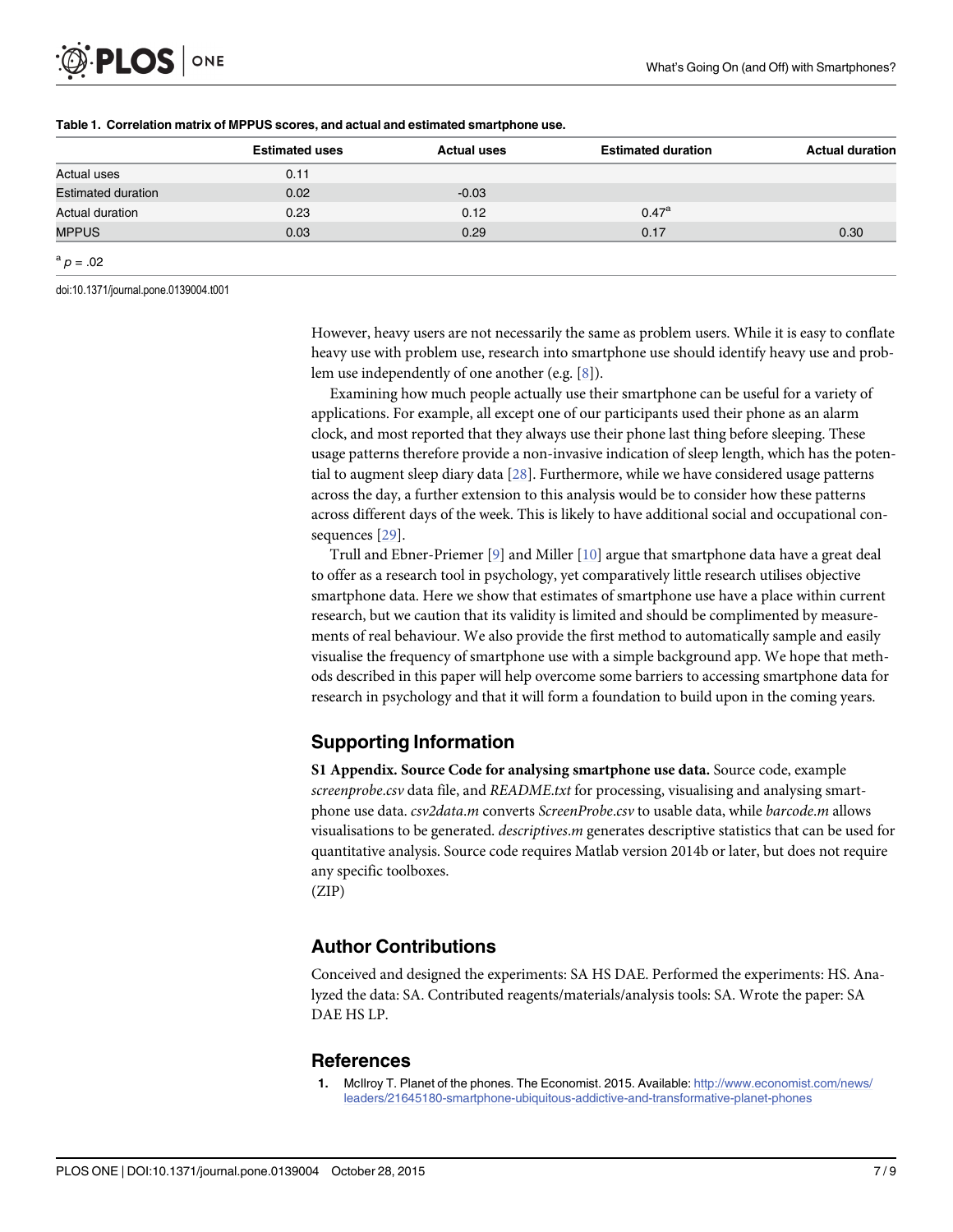- <span id="page-7-0"></span>[2.](#page-0-0) MacKerron G, Mourato S. Happiness is greater in natural environments. Global Environmental Change. 2013; 23(5): 992–1000.
- [3.](#page-0-0) Clayton R, Leshner G, Almond A. The Extended iSelf: The Impact of iPhone Separation on Cognition, Emotion, and Physiology. J Comput-Mediat Comm. 2015; 20(2): 119–135.
- 4. Dolev-Cohen M, Barak A. Adolescents' use of Instant Messaging as a means of emotional relief. Computers in Human Behavior. 2013; 29(1): 58–63.
- [5.](#page-5-0) Feldman G, Greeson J, Renna M, Robbins-Monteith K. Mindfulness predicts less texting while driving among young adults: Examining attention- and emotion-regulation motives as potential mediators. Personality and Individual Differences. 2011; 51(7): 856–861. PMID: [22031789](http://www.ncbi.nlm.nih.gov/pubmed/22031789)
- [6.](#page-1-0) Walsh S, White K, Young R. Over-connected? A qualitative exploration of the relationship between Australian youth and their mobile phones. Journal of Adolescence. 2008; 31(1): 77–92. PMID: [17560644](http://www.ncbi.nlm.nih.gov/pubmed/17560644)
- [7.](#page-5-0) Walsh S, White K, Young RMcD. Needing to connect: The effect of self and others on young people's involvement with their mobile phones. Aus J of Psych. 2010; 62(4): 194–203.
- [8.](#page-0-0) White A, Buboltz W, Igou F. Mobile phone use and sleep quality and length in college students. International Journal of Humanities and Social Science. 2011; 1(18): 51–58.
- [9.](#page-0-0) Miller G. The Smartphone Psychology Manifesto. Perspectives on Psychological Science. 2012; 7(3): 221–237. doi: [10.1177/1745691612441215](http://dx.doi.org/10.1177/1745691612441215) PMID: [26168460](http://www.ncbi.nlm.nih.gov/pubmed/26168460)
- [10.](#page-0-0) Trull T, Ebner-Priemer U. The Role of Ambulatory Assessment in Psychological Science. Current Directions in Psychological Science. 2014; 23(6): 466–470. PMID: [25530686](http://www.ncbi.nlm.nih.gov/pubmed/25530686)
- [11.](#page-0-0) Aharony N, Pan W, Ip C, Khayal I, Pentland A. Social fMRI: Investigating and shaping social mechanisms in the real world. Pervasive and Mobile Computing. 2011; 7(6): 643–659.
- [12.](#page-1-0) Grondin S. Timing and time perception: A review of recent behavioral and neuroscience findings and theoretical directions. Attention, Perception, & Psychophysics. 2010; 72(3): 561–582.
- [13.](#page-1-0) Rachman S. A cognitive theory of compulsive checking. Behaviour Research and Therapy. 2002; 40 (6): 625–639. PMID: [12051482](http://www.ncbi.nlm.nih.gov/pubmed/12051482)
- [14.](#page-1-0) Bianchi A, Phillips J. Psychological Predictors of Problem Mobile Phone Use. CyberPsychology & Behavior. 2005; 8(1): 39–51.
- [15.](#page-1-0) Hadlington LJ. Cognitive failures in daily life: Exploring the link with Internet addiction and problematic mobile phone use. Computers in Human Behavior. 2015; 51: 75–81.
- 16. Leung L. Linking psychological attributes to addiction and improper use of the mobile phone among adolescents in Hong Kong. Journal of Children and Media. 2008; 2(2): 93–113.
- 17. Lin TTC, Chiang Y, Jiang C. Sociable people beware? Investigating smartphone vs non-smartphone dependency symptoms among young Singaporeans. Social Behavior and Personality. 2015; 43 (7): 1209–1216.
- 18. Öz F, Arslantaş D, Buğrul N, Koyuncu T, Ünsal A. Evaluation of problematic use of mobile phones and quality of sleep among high school students. International Journal of Human Sciences. 2015; 12(1): 226–235.
- [19.](#page-1-0) Takao M, Takahashi S, and Kitamura M. Addictive personality and problematic mobile phone use. CyberPsychology & Behavior 12.5 (2009): 501–507.
- [20.](#page-1-0) Kalhori SM, Mohammadi MR, Alavi SS, Jannatifard F, Sepahbodi G, Reisi MB, et al. Validation and Psychometric Properties of Mobile Phone Problematic Use Scale (MPPUS) in University Students of Tehran. Iranian Journal of Psychiatry. 2015; 10(1): 25–31. PMID: [26005477](http://www.ncbi.nlm.nih.gov/pubmed/26005477)
- [21.](#page-1-0) Lopez-Fernandez O, Honrubia-Serrans ML, Freixa-Blanxart M. Adapting the Mobile Phone Problem Use Scale for the Mobile Phone Problem Use Scale for adolescents: The English Version. Personality and Individual Differences. 2014; 60: S24–S47.
- [22.](#page-5-0) Butt S, Phillips J. Personality and self reported mobile phone use. Computers in Human Behavior. 2008; 24(2): 346–360.
- [23.](#page-5-0) Ehrenberg A, Juckes S, White K, Walsh S. Personality and Self-Esteem as Predictors of Young People's Technology Use. CyberPsychology & Behavior. 2008; 11(6):7 39–741.
- [24.](#page-5-0) Oulasvirta A, Rattenbury T, Ma L, Raita E. Habits make smartphone use more pervasive. Pers Ubiquit Comput. 2011; 16(1): 105–114.
- [25.](#page-5-0) Lally P, van Jaarsveld C, Potts H, Wardle J. How are habits formed: Modelling habit formation in the real world. Eur J Soc Psychol. 2009; 40(6): 998–1009.
- [26.](#page-5-0) Smith A. U.S. Smartphone Use in 2015. Pew Research Center: Internet, Science & Tech. 2015. Available: <http://www.pewinternet.org/2015/04/01/us-smartphone-use-in-2015/>